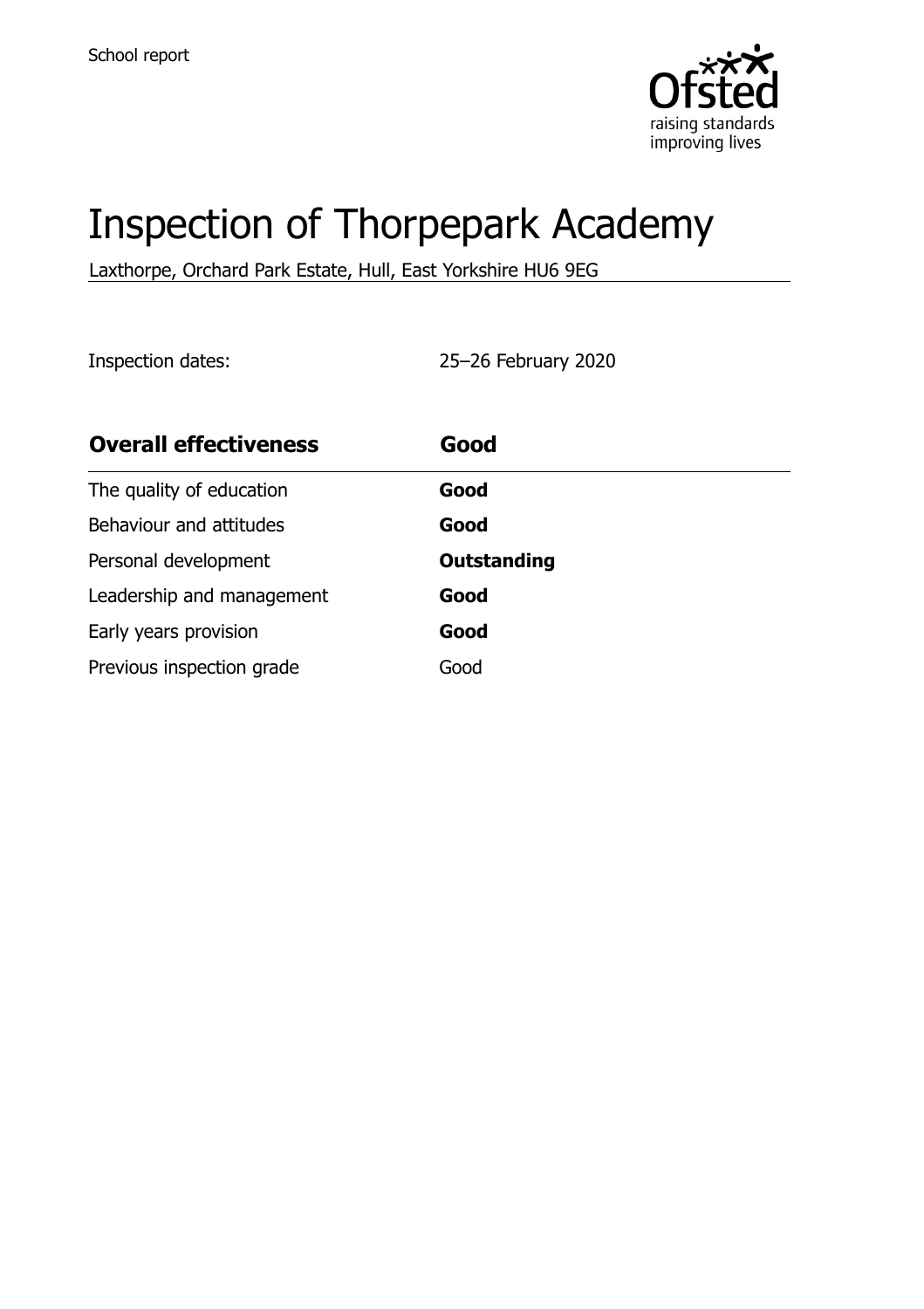

## **What is it like to attend this school?**

Pupils thrive at Thorpepark Academy. Leaders know the pupils, their families and the community very well. They tailor pupils' experiences to develop pupils' character and raise their aspirations. The school's offer for pupils' personal development is exceptional.

Pupils are motivated to learn. They enjoy lessons and they achieve well. By the end of key stage 2 pupils have secure knowledge in English and mathematics. They are well prepared for secondary education.

Leaders prioritise pupils' well-being. Pupils understand how to keep their minds and bodies healthy. They also know ways to raise their own self-esteem and that of others. Pupil ambassadors check on other pupils' well-being. Pupil mentors support younger pupils and those new to the school. Pupils also monitor the 'worry boxes', where pupils post any concerns. Pupils are empathetic and show understanding of other pupils' needs.

Parents work in partnership with leaders and staff. Many appreciate the adult learning and volunteering opportunities available to them. Leaders, including the trust, ensure that pupil, parent and staff well-being is a top priority.

Leaders are committed to and highly skilled in supporting pupils who struggle to manage their own behaviour. This includes those previously at risk of exclusion from other schools. Pupils and staff agree that bullying and poor behaviour do happen sometimes. They also say staff deal with both well. There is a truly inclusive ethos. One pupil reflected the views of many, saying she would 'fully support anyone in being who they wanted to be'.

### **What does the school do well and what does it need to do better?**

Leaders have designed the curriculum to develop pupils' sense of belonging, identity and pride in being from Hull. Pupils learn about people and places from their local area in all subjects. For example, studies of Hull Fair and Amy Johnson incorporate learning in history, design technology, art, English and science. These connections between subjects make learning meaningful for pupils. It helps them to remember what they have been taught.

Leaders have mapped out the subject-specific skills and vocabulary pupils will learn in each year group. These aspects get more complex as pupils move through the school. Yet, there is work to do to develop whole-school plans for some subjects. Plans do not always help teachers to build on the knowledge pupils have learned before. Similarly, plans do not consistently tell teachers what crucial knowledge pupils should remember about a topic. This means that work is sometimes not demanding enough. Pupils do not consistently develop a deep knowledge of all the subjects they study.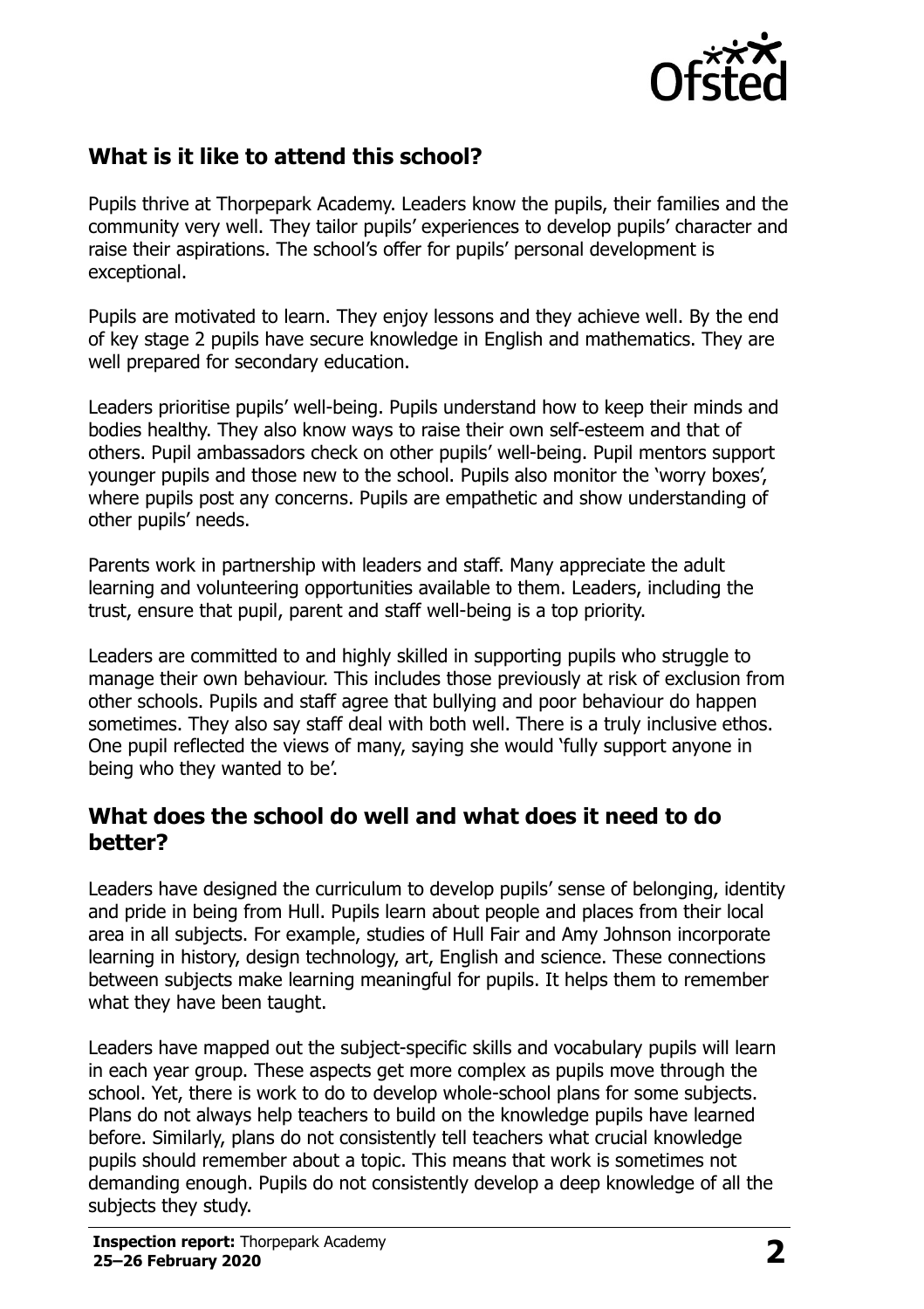

Leaders have ensured that the teaching of reading is strong. Pupils are exposed to a wide range of high-quality books. Lots of initiatives are in place to encourage pupils' love of reading. Teachers are skilled in posing questions about books and texts. Pupils typically show a deep understanding of their reading. By the end of key stage 2, pupils achieve highly in reading.

Phonics teaching is effective for most pupils. Yet, pupils who are struggling with learning to read do not have enough opportunities to practise by reading to staff. Leaders have chosen strategies to help pupils remember phonics knowledge. Yet, adults teaching lower-attaining pupils do not consistently use the strategies. This means that pupils who are behind do not catch up as quickly as they should.

Children in the early years get off to a good start. Leaders have rightly prioritised developing children's speaking, listening and social skills. During the inspection, in Reception, activities linked to the themes of doctors and the police were especially effective in stimulating children's speech. Like in the rest of the school, work is needed to formalise and develop curriculum plans. These do not give adults the information they need to make activities consistently demanding for all children.

The curriculum for pupils with special educational needs and/or disabilities (SEND) is well designed. Pupils often benefit from bespoke plans which are matched to their needs. This often includes a focus on specific life skills. Teaching assistants typically provide effective support. This enables pupils to learn alongside their peers.

Pupils love the 'Thorpepark 50'. This is a wide range of coherently planned visits and experiences which all pupils take part in. For example, pupils talk with pride about overcoming their fears and being courageous on residential trips. Extra-curricular clubs are carefully chosen to stretch individual pupils' talents in music, sport and other areas, including sewing.

Pupils learn the importance of contributing to their community. They apply for leadership roles and jobs in the school. They enjoy being active citizens and getting paid in credits they can spend in the school shop. Pupils are mature, responsible and enthusiastic.

## **Safeguarding**

The arrangements for safeguarding are effective.

There is a strong safeguarding culture in the school. Staff are well trained and are vigilant to signs that pupils may be experiencing harm. Staff with designated responsibility for safeguarding have firm links with outside agencies, including social care, the police and the health service. Frequent communication with these agencies enables leaders to provide effective support for pupils.

Leaders have adapted the curriculum to teach pupils about the dangers they may face. The support for vulnerable pupils and their families is highly effective. Pupils benefit from therapeutic work and some parents have peer mentors.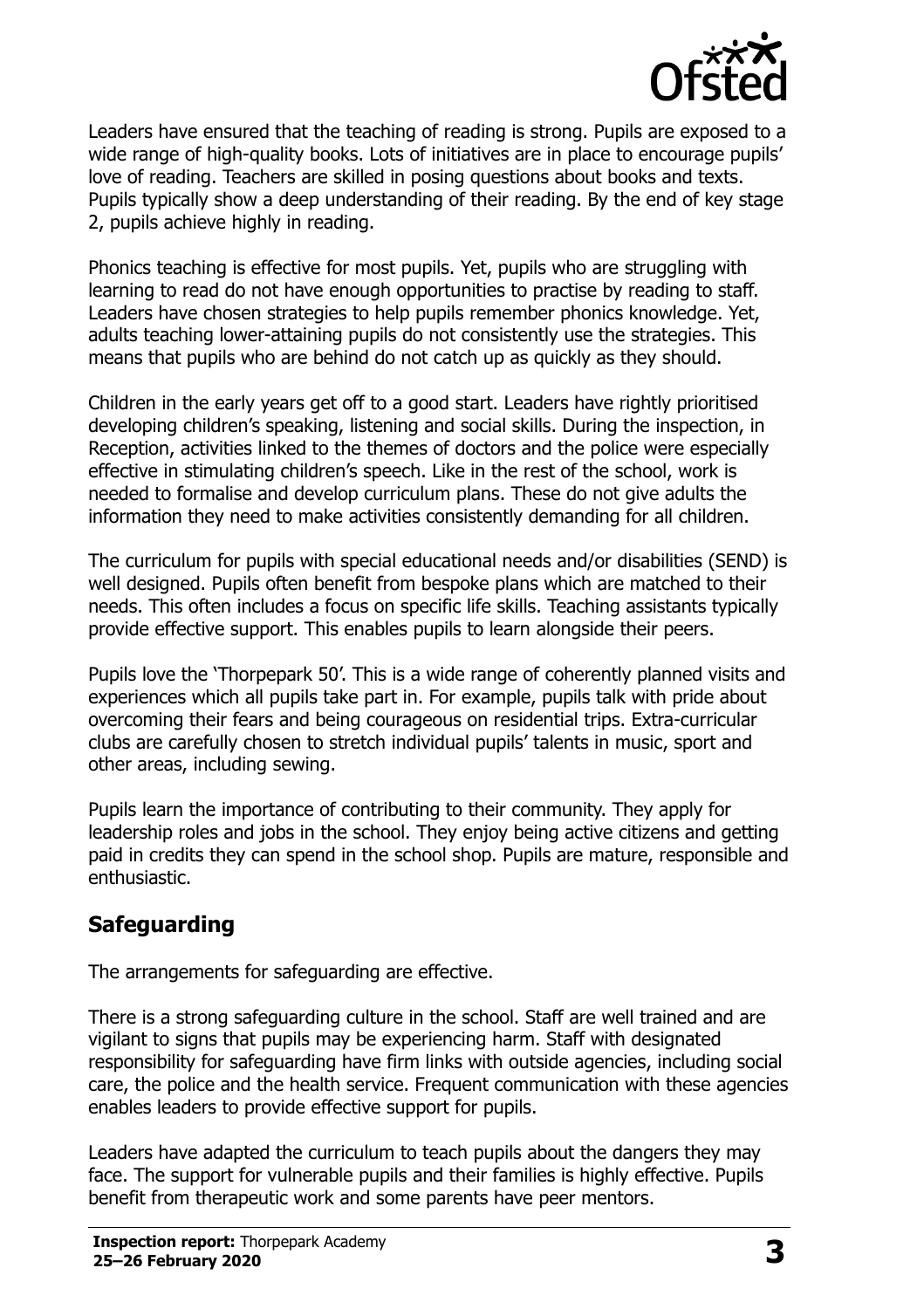

## **What does the school need to do to improve?**

## **(Information for the school and appropriate authority)**

- Phonics is effective for most pupils. However, lower-attaining pupils, including some pupils with SEND, do not have enough opportunities to practise early reading. This means that they do not learn phonics sounds, and the skills of sounding out, blending and segmenting, as quickly as they should. This hinders their progress in learning to read. Leaders should ensure that these pupils have frequent opportunities to read to an adult in school. Leaders should also ensure that the strategies they have chosen to help pupils learn to read are used consistently by staff.
- The school's curriculum is not yet sufficiently coherently planned and sequenced in some subjects. However, it is clear from leaders' actions that they are in the process of bringing this about. For this reason, the transition arrangements have been applied. Whole-school plans for subjects outside of English and mathematics, including in the early years, do not consistently offer teachers the guidance they need. Hence, pupils do not develop a deep knowledge of all the subjects they study. Plans must be developed so that teachers know which key knowledge to teach and revisit until pupils remember. Leaders should also ensure that teachers understand how their teaching fits into the sequence of learning across year groups so they can build on pupils' prior learning more effectively.

#### **How can I feed back my views?**

You can use [Ofsted Parent View](http://parentview.ofsted.gov.uk/) to give Ofsted your opinion on your child's school, or to find out what other parents and carers think. We use Ofsted Parent View information when deciding which schools to inspect, when to inspect them and as part of their inspection.

The Department for Education has further quidance on how to complain about a school.

If you are the school and you are not happy with the inspection or the report, you can [complain to Ofsted.](http://www.gov.uk/complain-ofsted-report)

### **Further information**

You can search for [published performance information](http://www.compare-school-performance.service.gov.uk/) about the school.

In the report, '[disadvantaged pupils](http://www.gov.uk/guidance/pupil-premium-information-for-schools-and-alternative-provision-settings)' refers to those pupils who attract government pupil premium funding: pupils claiming free school meals at any point in the last six years and pupils in care or who left care through adoption or another formal route.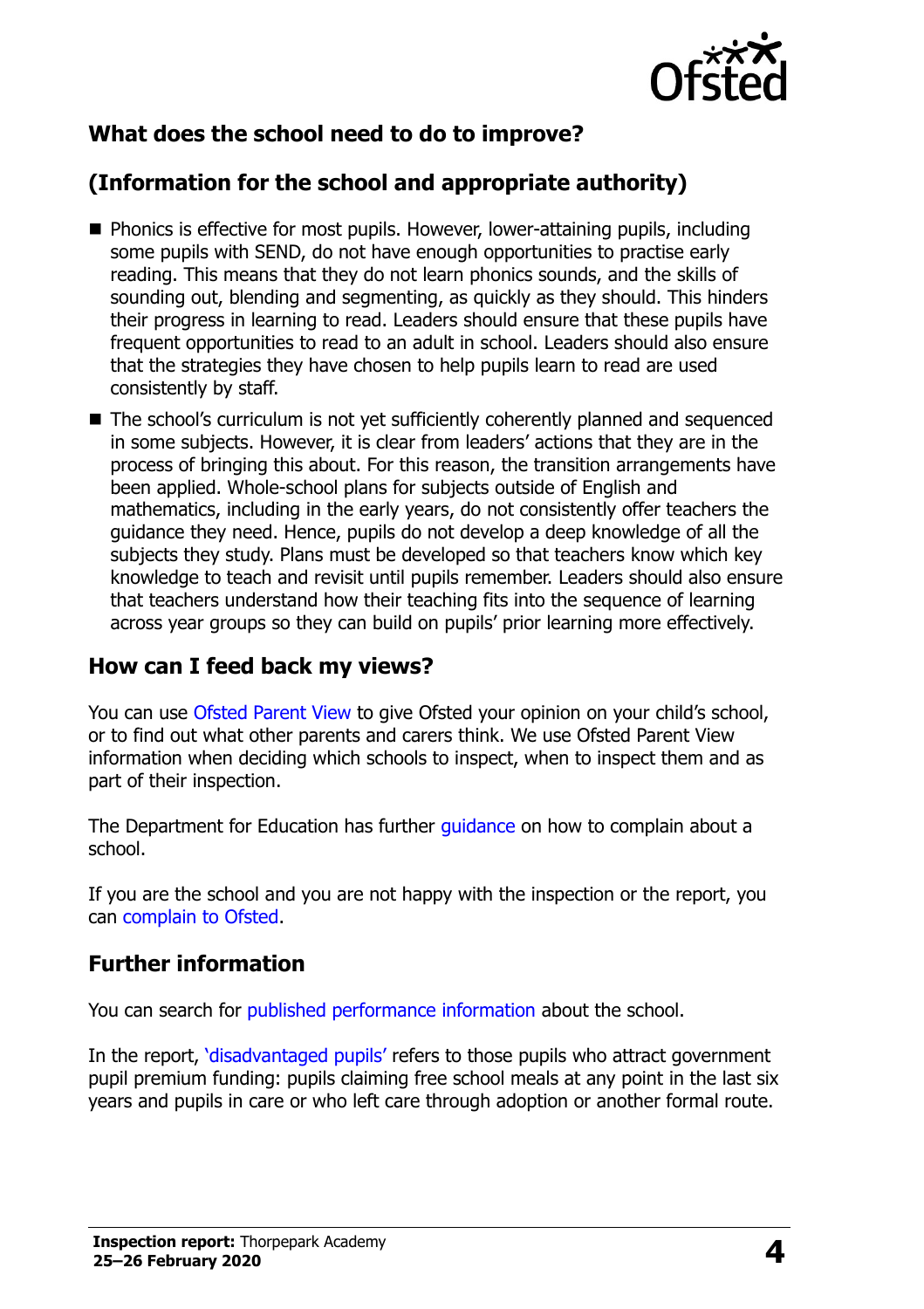

## **School details**

| Unique reference number             | 142307                                                                   |  |
|-------------------------------------|--------------------------------------------------------------------------|--|
| <b>Local authority</b>              | Kingston Upon Hull City Council                                          |  |
| <b>Inspection number</b>            | 10144872                                                                 |  |
| <b>Type of school</b>               | Primary                                                                  |  |
| <b>School category</b>              | Academy converter                                                        |  |
| Age range of pupils                 | 2 to 11                                                                  |  |
| <b>Gender of pupils</b>             | Mixed                                                                    |  |
|                                     |                                                                          |  |
| Number of pupils on the school roll | 559                                                                      |  |
| <b>Appropriate authority</b>        | Board of trustees                                                        |  |
| <b>Chair of trust</b>               | Terry Johnson                                                            |  |
| <b>Headteacher</b>                  | Simon Witham (Executive Headteacher)<br>Caroline Knight (Head of School) |  |
| Website                             | www.thorpepark.hull.sch.uk                                               |  |

## **Information about this school**

- Thorpepark Academy opened in August 2015 when it joined the Venn Academy Trust.
- The school has national support school status. The executive headteacher is a national leader of education. The head of school and deputy headteacher are specialist leaders of education. They support schools across the region with reading and behaviour.
- The school works in partnership with the Tidal Teaching Alliance.
- The Venn Academy Trust is an accredited Team Teach training centre.
- $\blacksquare$  The school is approximately twice the size of an average primary school. It has a Nursery for children from the age of two and a breakfast club for pupils.
- The school is located in one of the most deprived areas of the country. The proportion of disadvantaged pupils is approximately twice the national average.
- Most pupils are of White British heritage.
- $\blacksquare$  The proportion of pupils with SEND is above average.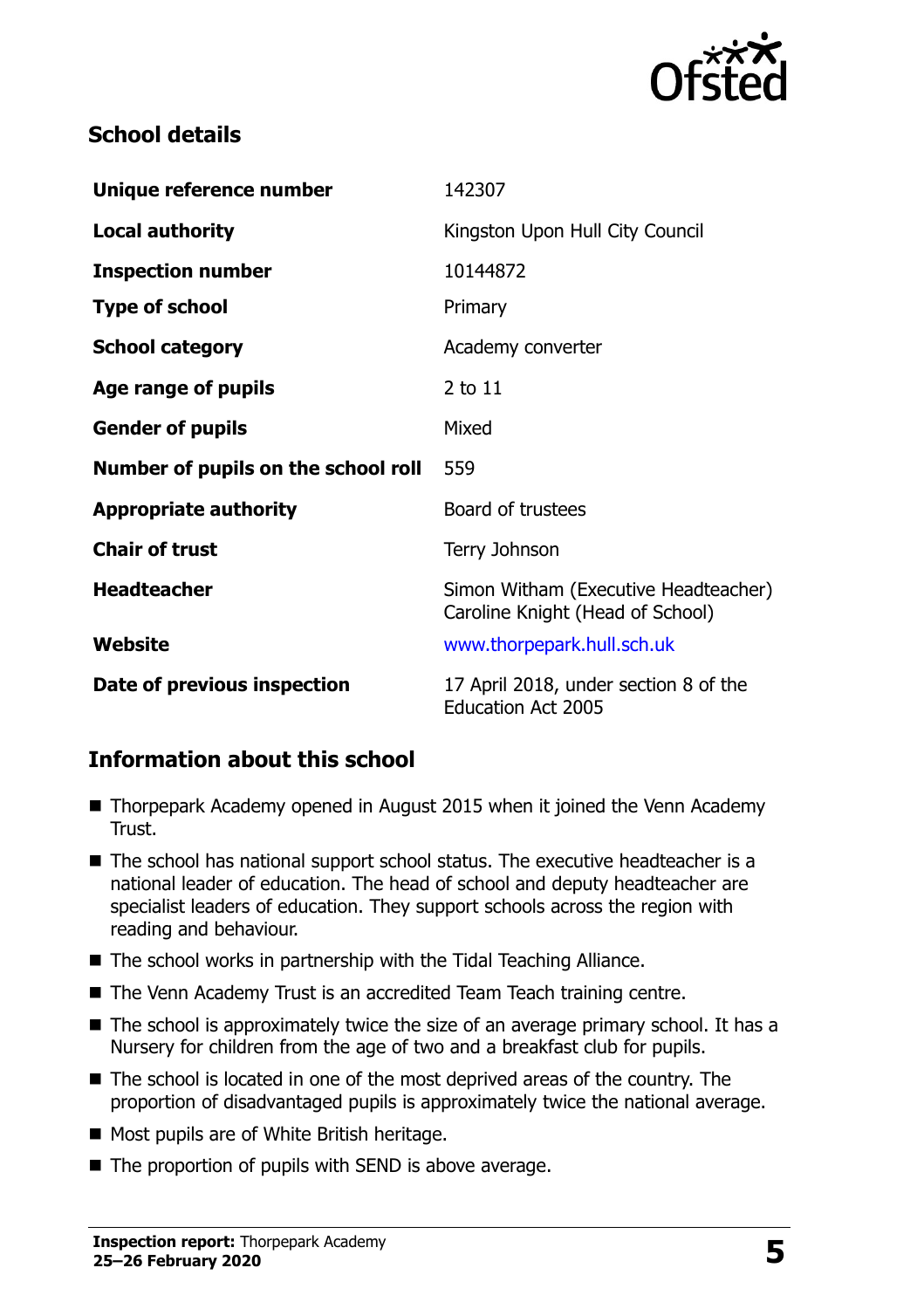

## **Information about this inspection**

We carried out this inspection under section 5 of the Education Act 2005.

- Inspectors met with the executive headteacher, who is also the chief executive officer of the trust, the head of school and other senior and middle leaders. We met with members of staff and considered the 26 responses to Ofsted's staff survey. The lead inspector met with trust representatives, including the chair of the trust. An inspector also met with a group of governors, including the chair of the governing body.
- We observed pupils' behaviour in lessons and around the school, including at breakfast club, playtimes and lunchtimes. We gathered pupils' views about the school through formal and informal discussions.
- We scrutinised a range of documents, including the school's self-evaluation and improvement plans, records of the work of the trust and of governors, as well as safeguarding documents. We also evaluated information relating to pupils' behaviour and attendance.
- We gathered the views of parents at the start of the day. We considered the 38 responses to Ofsted's parent questionnaire, Parent View, along with the 10 freetext responses.
- We did deep dives in reading, mathematics, science, history and art. In doing so, we visited classes across every year group, met with teachers and reviewed pupils' work. We spoke to pupils about their learning and listened to them read.

#### **Inspection team**

| Karine Hendley, lead inspector | Her Majesty's Inspector |
|--------------------------------|-------------------------|
| Zoe Lightfoot                  | Her Majesty's Inspector |
| Mujahid Ali                    | Ofsted Inspector        |
| Marcus Newby                   | Her Majesty's Inspector |